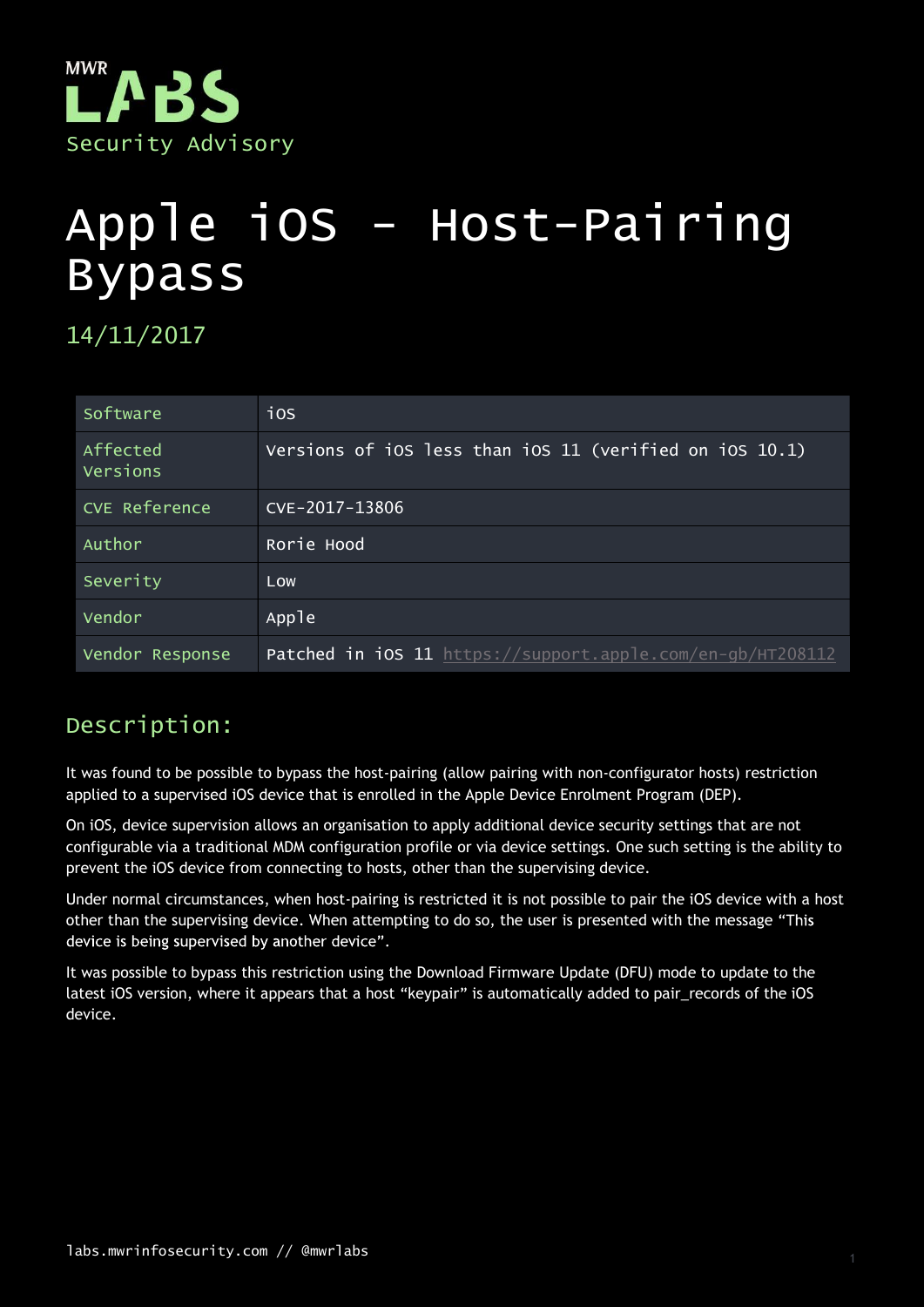

### Impact:

This issue allows an attacker to pair a host machine, other than the supervising host, with an iOS device that has host-pairing restricted. During testing a macOS Sierra 10.12.1 (Macbook) device was used, as well as an iOS 10.1 (iPhone 7) device. The following actions were found to be possible even though the device supervision of the iOS device should prevent them:

- Perform an encrypted backup of the device.
- Screen (video) record the device via QuickTime.
- Import photos from the device.

Due to configuration restrictions applied by a configuration profile installed on the device, the following actions were not possible from a host-paired device, but would be possible if additional security settings had not been applied to the device:

- Installation of 3rd party configuration profiles.
- Unencrypted backup of the device.
- **Installation of applications.**

#### Cause:

The root cause of this issue is currently unclear. It is suspected that during the DFU update process, the iOS device creates a pairing record for the connected Mac OS device (pairing records on iOS are stored within /var/root/Library/pair\_records), and that this record is not subsequently removed after the DFU update.

## Interim Workaround:

Currently, host-pair restrictions should not be relied upon to restrict iOS features. A defence-in-depth approach should be taken with additional security controls applied the iOS device via the device supervision profile. In particular, it is recommended that the following restrictions are applied in order to mitigate this issue:

- Prevent screen recording
- Prevent the installation of configuration profiles
- Prevent the installation of untrusted applications
- A username & password combination should be required for DEP enrolment.

## Solution:

Updated to the latest stable and secure iOS version (iOS 11 and above).

https://support.apple.com/en-gb/HT208112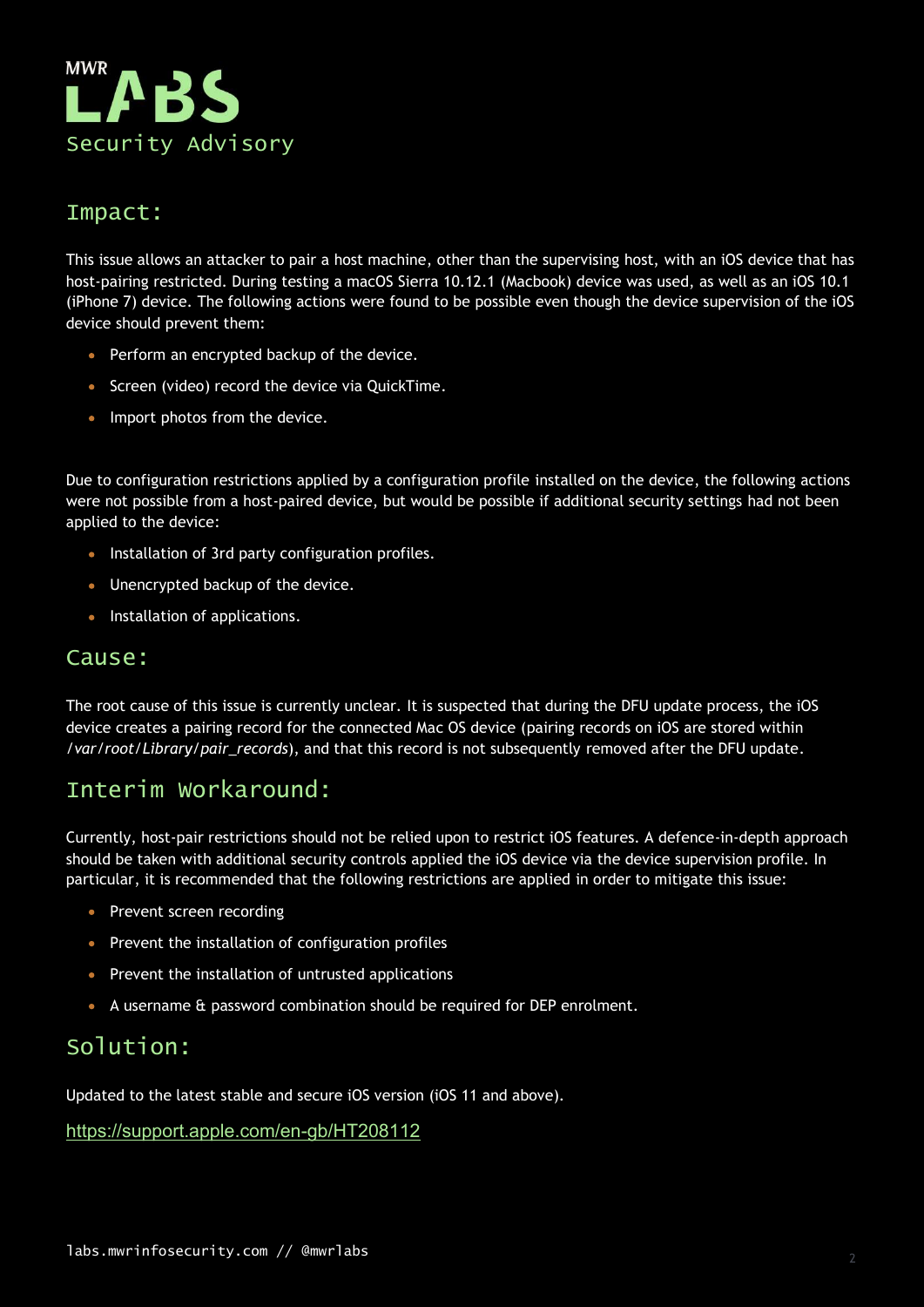

## Technical details

During the assessment, the iOS device was configured in the following way:

- Supervision was applied via automatic DEP enrolment.
- The iOS device was automatically enrolled into the MDM (and a MobileIron configuration profile applied) during the registration process via Apple DEP
- Host-Pairing (with non-configurator hosts) was disabled via the supervision profile.

Host pairing on the device can be bypassed on a supervised, DEP enrolled, device using the following steps:



device running iTunes (macOS Sierra 10.12.1 was used during testing). The user is presented with the "This device is being supervised by another device" prompt. This is shown below:



3. The iOS device should be reset using the "reset all content and settings" option. This will reset the device back to the initial registration flow - before the DEP enrolment begins. (For a reason that is currently unknown, this step appears to be a requirement).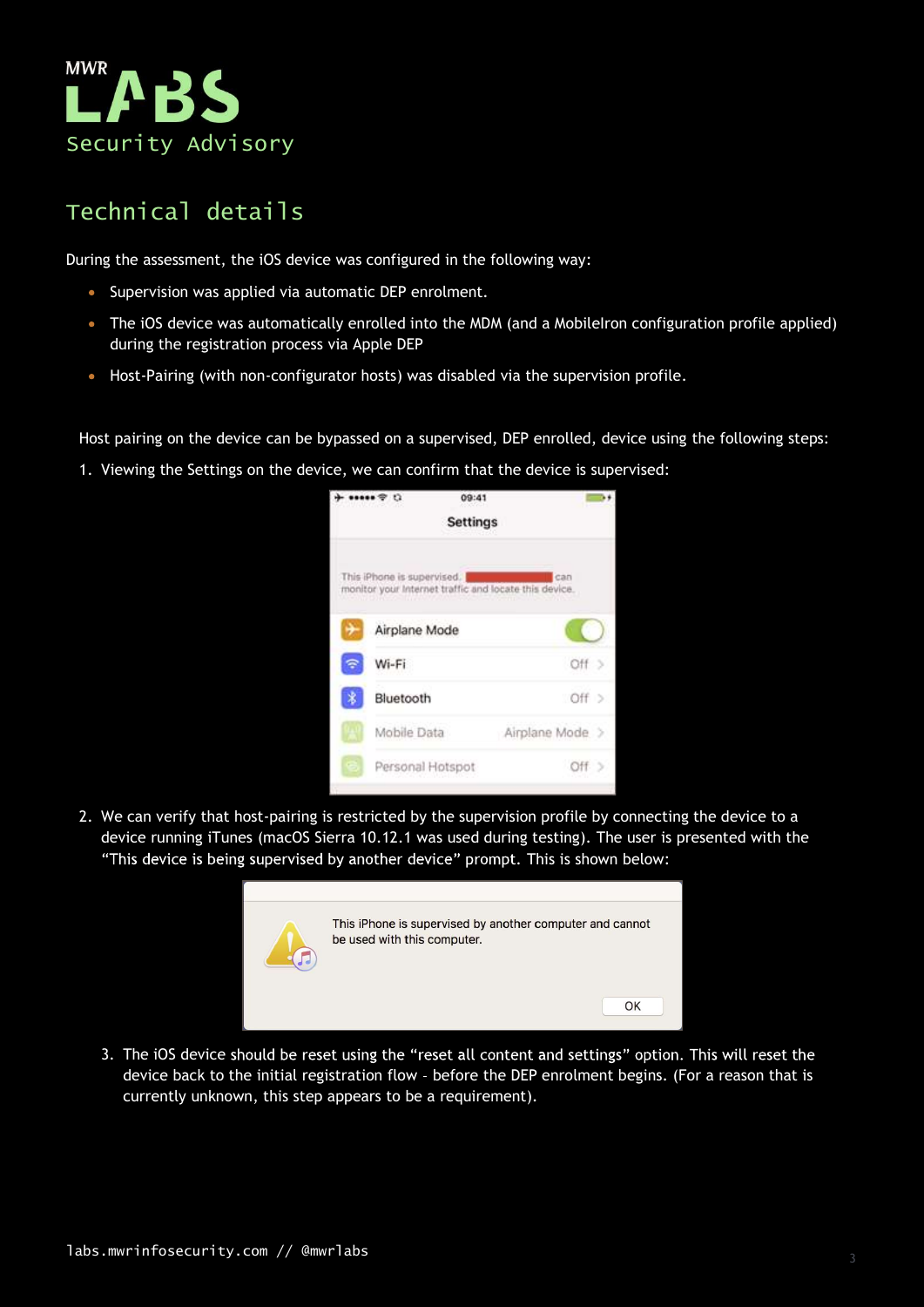

4. The device should be put into DFU mode - by holding the power and volume down button for 10 seconds while plugged into the new host. The following screen will be shown:



5. When connected to the Mac, the user will be presented with the following image:

|  | be updated or restored.<br>The problem may be fixed by updating your iPhone, which preserves your<br>onto the iPhone. | There is a problem with the iPhone "iPhone" that requires it to<br>settings and content. However, if updating doesn't work, it may be necessary<br>to click Restore, which erases all settings and content. If you backed up this<br>iPhone to this computer or iCloud, you'll be prompted to restore the backup |
|--|-----------------------------------------------------------------------------------------------------------------------|------------------------------------------------------------------------------------------------------------------------------------------------------------------------------------------------------------------------------------------------------------------------------------------------------------------|
|  | Cancel                                                                                                                | Restore                                                                                                                                                                                                                                                                                                          |

- 6. The iOS system should be updated to the latest version, or the latest version reinstalled on the device, by selecting the "Update" button. In this instance, the device was updated to iOS 10.2.
- 7. After the update has completed, the device should be enrolled into the MDM following the normal DEP registration process. Depending on the MDM configuration, a username & password combination may or may not be required in order to DEP enrol the device.
- 8. The device will now be enrolled into the MDM via DEP, but the machine used to update the iOS device will now have host-paired access. This level of access will persist, even if the device is disconnected  $\alpha$